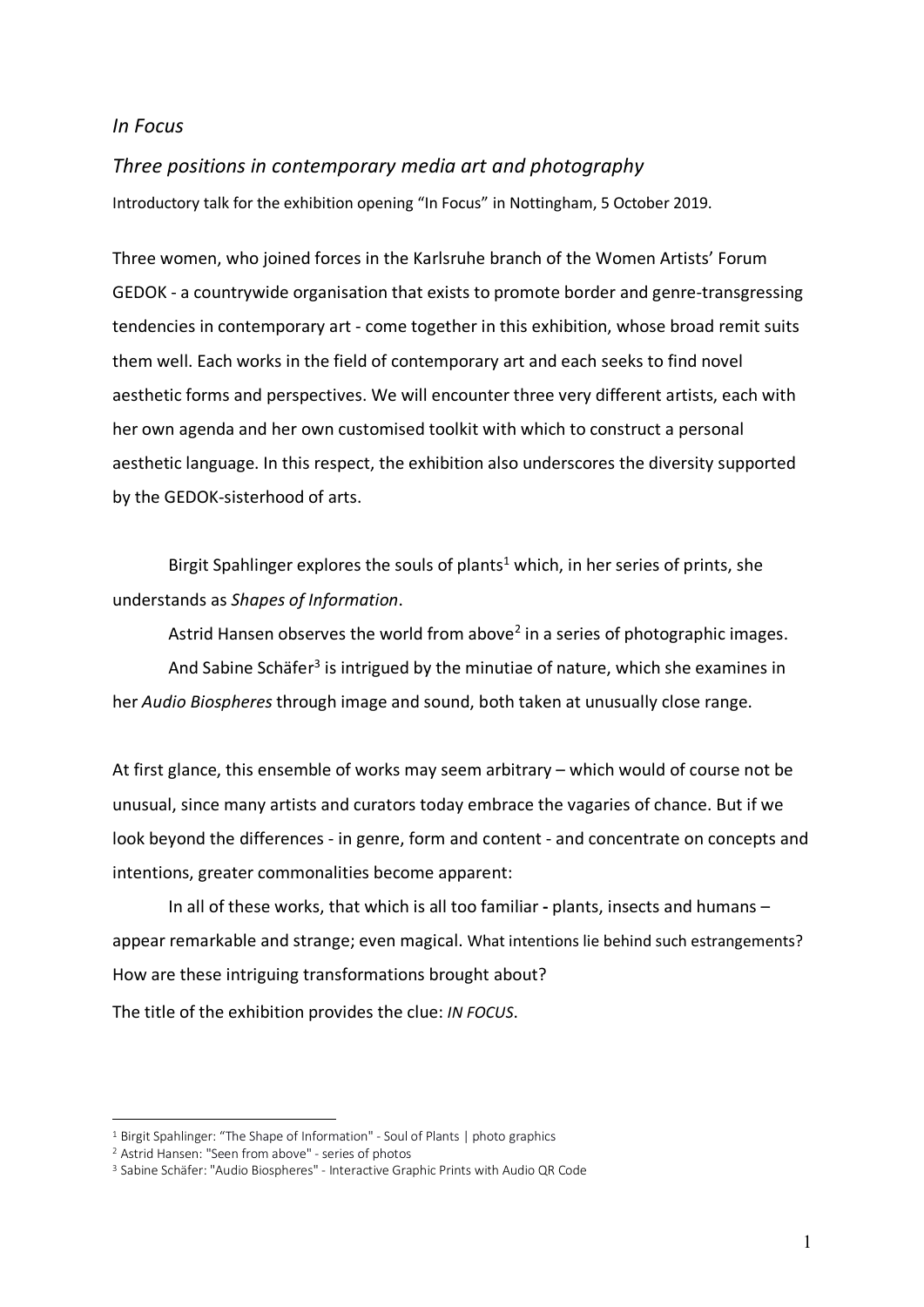All of these artists wish to sharpen our perception. After all, is this not what **ART** does best direct the way in which we perceive the world?

Perhaps, at first, this doesn't seem like much - or even very remarkable but, in the context of an ever more invasive media culture, it has never been more essential.

In the midst of a perception shift of epochal proportions, we are daily exposed to a rapid and stealthy reformatting of our entire sensorial matrix through the action of digital media - media which compel us to browse, skim, skip and surf through the content of our devices at ever faster speeds. How can we withstand what we habitually practice? And how are we to resist this fleeting, superficial and fragmented state of mind, this lack of depth and connectivity - and the pressure of being driven increasingly to receive the world "in a state of distraction" (Walter Benjamin)?

Some philosophers and cultural analysts, even some neuro-scientists, are pinning their hopes on art as a cultural practice in which human sensibility is key. When artists' "understanding and skill enable us to bring the world into focus for perceptual consciousness" (Alva Noë), art encourages us to experience the world in an *attentive* way. In a culture driven by haste, distraction and constant entertainment, the three women in this exhibition are concerned rather, as Hansen puts it, with "*deceleration*… making space and radiating calm.

And the way they achieve this is through FOCUS.

The works in the exhibition command our attention by exploring different ways of focusing:

- Inspired by quantum physics and spagyric procedures, Birgit Spahlinger scrutinises the shapes of plants and their information content. Through the abstraction, multiplication, mirroring and contiguous arrangement of her images, her particular kind of focus reveals new and surprising figures at the points of intersection.

- Sabine Schäfer takes us into the secret strata of insects and plants - deep down and close up - expanding our visual and aural horizons and disclosing shapes, textures and sounds that normally elude the human sensorium.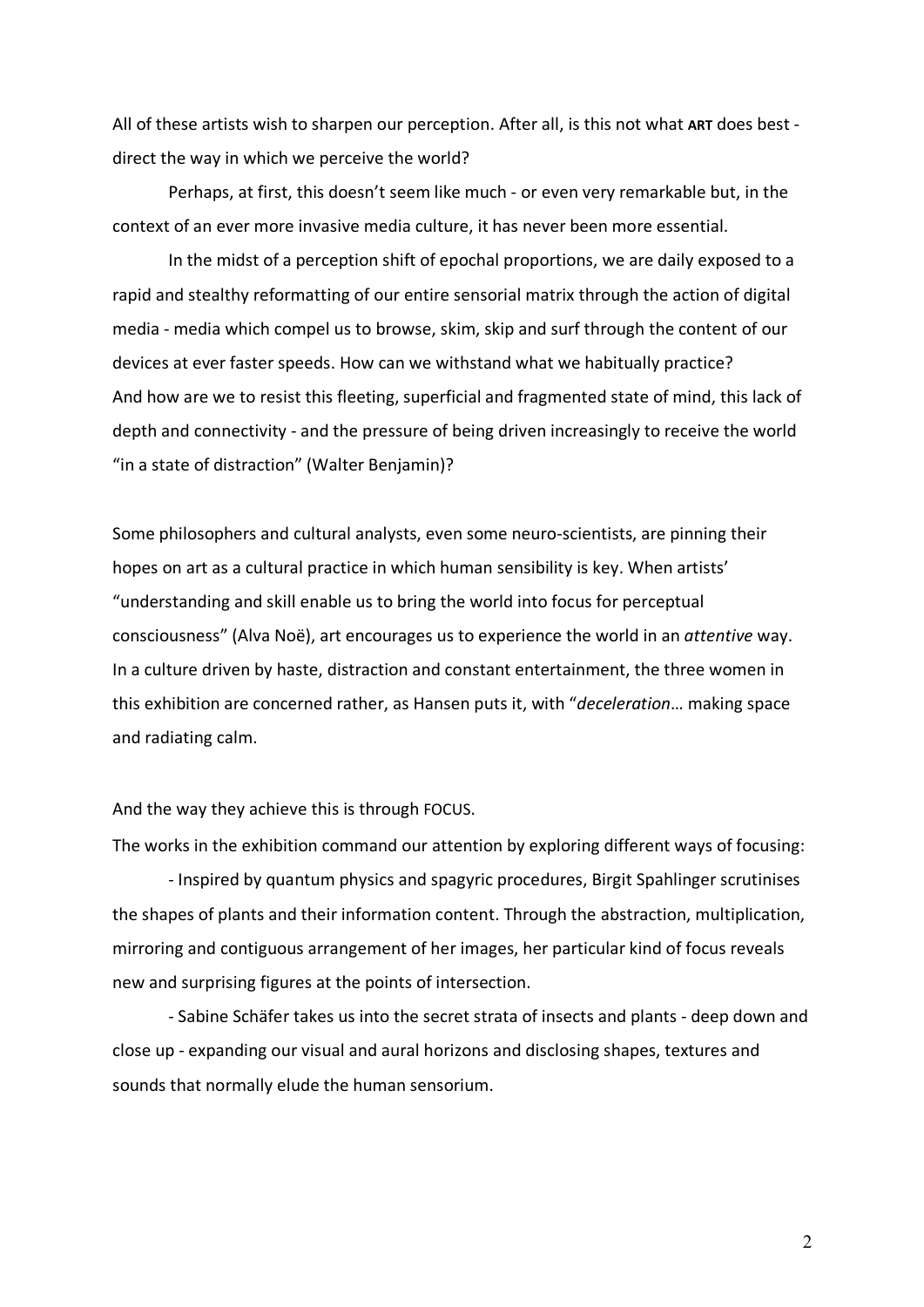- And Astrid Hansen finds yet another vantage point: moving up and away from earth-bound perspectives to adopt a bird's-eye view. From a distance she observes scenes far below, but up close and personal.

For all their fascination with the natural world these three artists are far from being technophobes. Indeed, their TECHNOLOGICAL MEANS *afford* them their respective foci and reify their desire to connect the natural with the analogue and digital worlds. Those means facilitate the apparatic viewing and listening we are invited to experience.

Without modern technology none of these works would exist:

- Spahlinger finds her phyto-images, then uses a computer to manipulate and multiply the abstracted shape, finally placing them closely together in a grid-like formation contained by a strong circular frame.

- Hansen empowers her camera with tele-objective vision in order to draw her subjects close while remaining at a distance.

- And Schäfer employs both high-resolution images of biological specimens obtained through grid electron microscopy - and sound, laminated and transposed, to penetrate the deep visual and sonic structures of living organisms. Her Interactive Graphic Prints are furnished with an Audio QR code through which her intricate sound compositions can be accessed via phone or tablet. Yet when we hold our devices in front of her augmented photograph *Verschwinden AR, Dryas Julia* the image disappears.

All three artists use technology to unveil spaces of wonder and calm, and allow us to experience the familiar in surprising ways. At the same time, they leave us wondering about the limits of our perceptive ability: about what we *can't* see, or hear.

A remark by Marshall McLuhan springs to mind: "the serious artist is the only person able to encounter technology with impunity, just because (s)he is an expert aware of the changes in sense perception."

This perceptual awareness informs the specific techniques that each of these artists cultivate. For all the differences in their individual quests, they are in pursuit of a common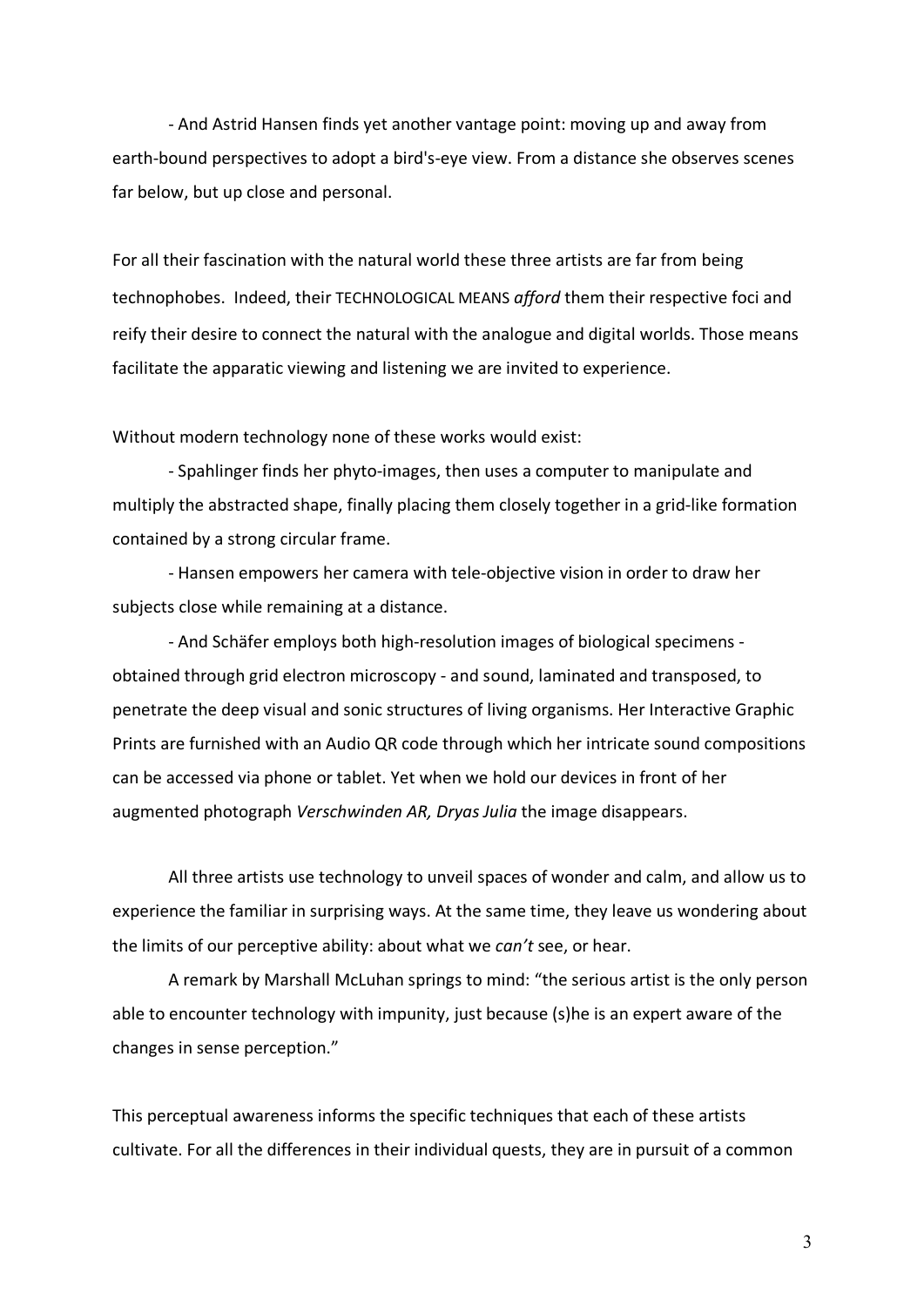goal, namely to extract something *essential*, "to tease out", as Spahlinger says "the pattern of which life consists".

One of the specific procedures they employ to achieve this is the technique of REDUCTION:

- Spahlinger isolates her plants and simplifies their shapes, arranging her multiples into round fields of energy, which invoke the grids containing laboratory specimens.

- Hansen isolates her subjects by using the extended range of her telescopic lens to capture the empty space around them in order to "emphasize the scene that matters" (Hansen) – rather than setting out to capture the greater spread of activity usually offered by a higher vantage point. The frame of shadow she adds further enhances this isolation.

- And Schäfer enlarges extreme close-ups, extracted by means of high-tech image and sound capture, bringing tiny and imperceptible particulars into view, emphasizing in sound and image their textural detail and connections.

Finally, despite their focus on the 'essential', and the use of reductive techniques, none of these works is *'straightforward'*. Their creation requires sophistication, skills and experience drawn painstakingly from various different fields of artistic practice.

## Their HYBRID nature becomes manifest:

- in Schäfer's work in the combination of sound, image and interactivity – and in her collaboration with scientists and technicians.

- It shows in the combination of research and digital image manipulation in Spahlinger's graphics.

- As it does in Hansen's treatment of her photographs with epóxy resin, by which means she achieves a patina that turns it into a precious object, somewhat reminiscent of an LED screen.

In spite of being immediately enjoyable, none of these works is lightweight, facile or easily digestible – all channel our attention toward our fragile natural world and, at a time of great environmental peril, sensitise and empower us to interact with it differently. In this lies the potent function of critical art today to which our three artists are all committed. Rather than